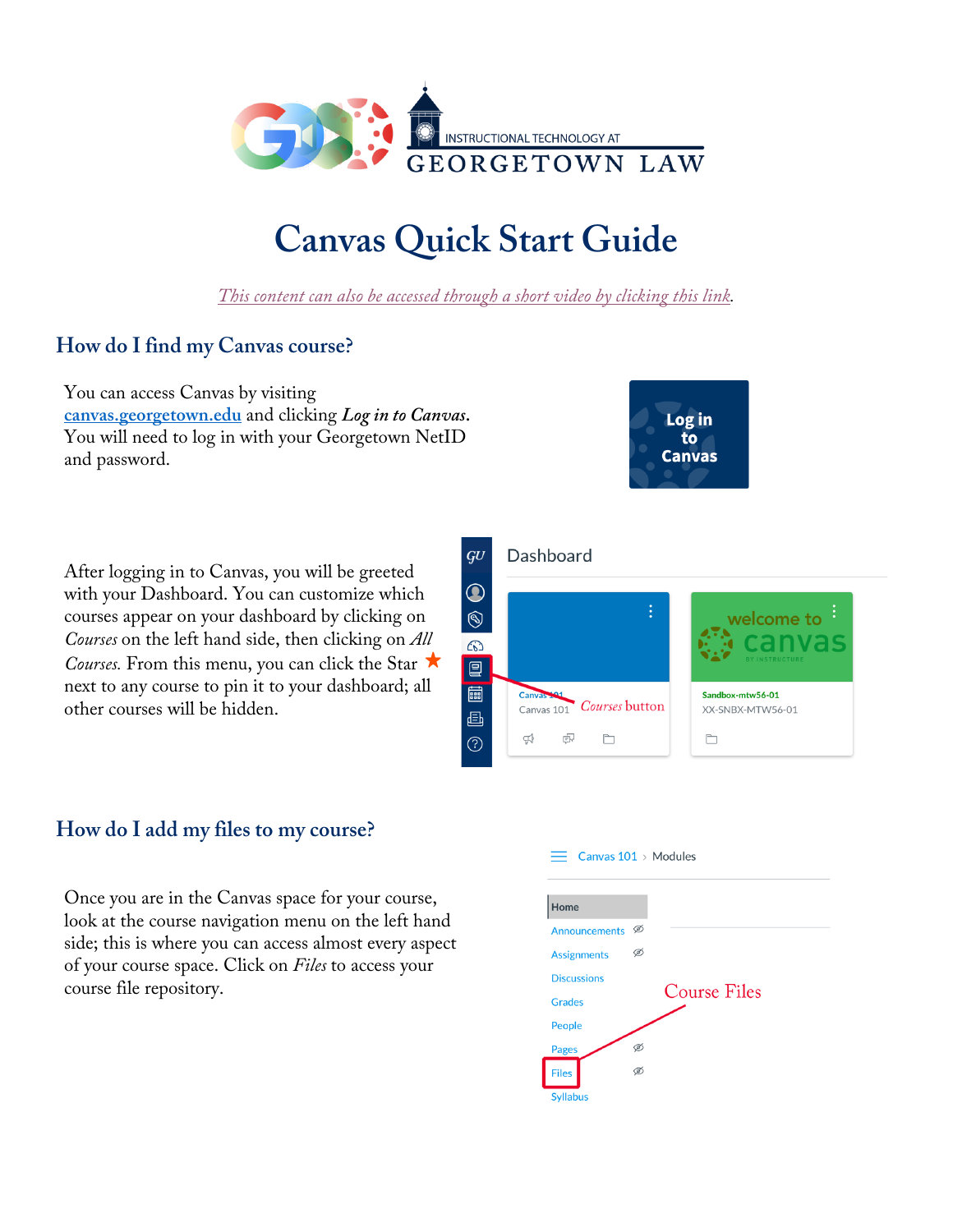You can upload files in two ways:

- By dragging and dropping
- By clicking *Upload* and browsing for the appropriate file You can organize files into



subfolders the same way that you could on your own computer. You can also hide files from students by clicking the *Publish* button next to any file; this also applies to pages, modules, and assignments.

## **How do I post my syllabus?**

In the course navigation menu, click on *Syllabus* and then click on *Edit* in the upper right hand corner, which will open up a text editor within Canvas. If you wish, you can simply copy and paste your syllabus into this text field, but you might find that this results in incorrect formatting.

You can also link to your Syllabus as a document on this page, by clicking on the *Insert Document* button, which might be hidden behind a kebab menu button on the right hand side. If you have already uploaded your syllabus, it will appear when you click on *Course Documents;* you can also click *Upload Document* to upload and embed your syllabus in one step.